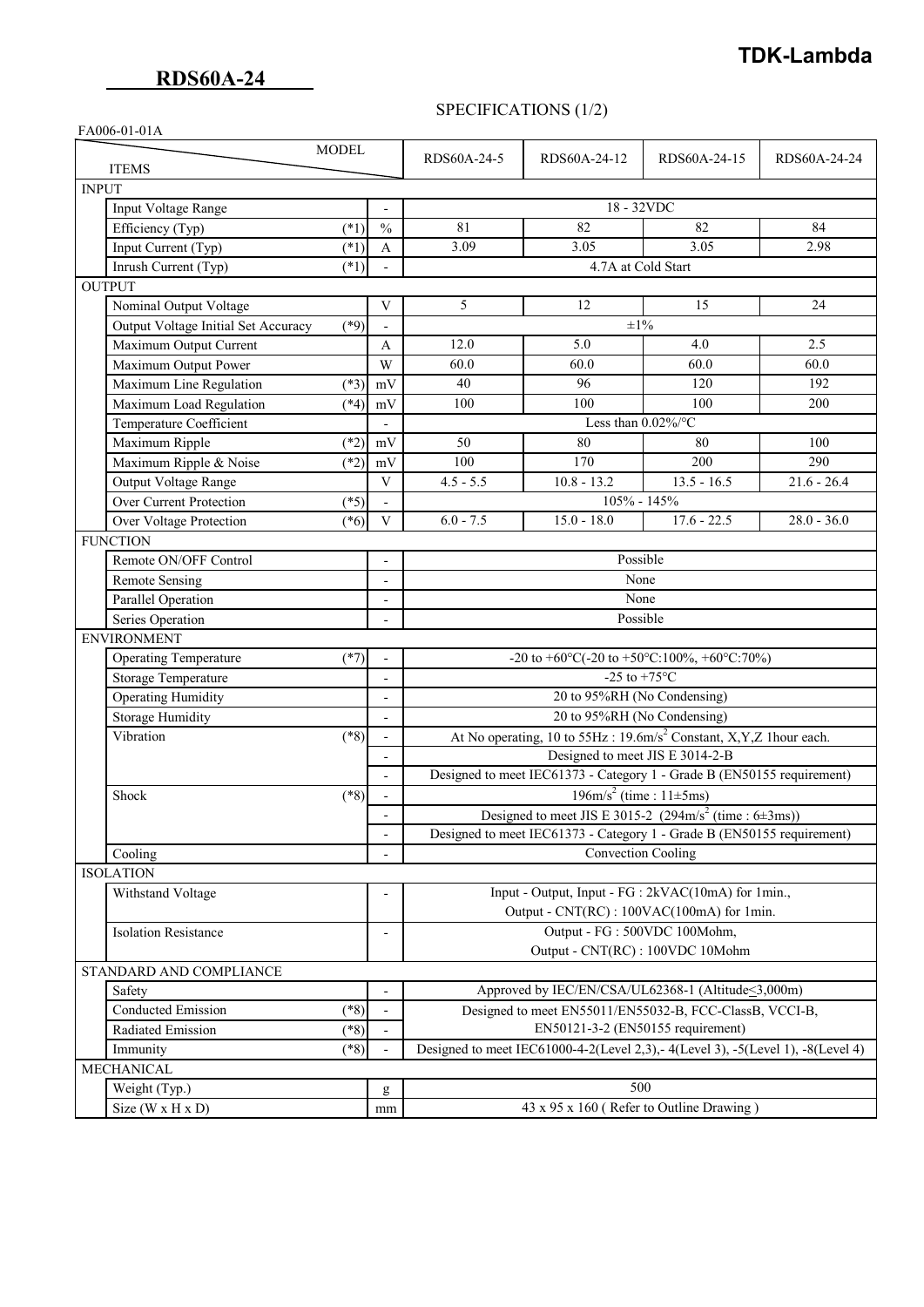### SPECIFICATIONS (2/2)

### FA006-01-01A

\*Read instruction manual carefully, before using the power supply unit.

=NOTES=

- \*1. At 24VDC, Ta=25°C, nominal output voltage and maximum output power.
- \*2. Measure with JEITA RC-9141B probe, Bandwidth of scope :100MHz.
- \*3. 18 32VDC, constant load.
- \*4. No load-Full load, constant input voltage.
- \*5. OCP TYPE : Constant current limit and hiccup with automatic recovery.
- \*6. OVP circuit will shut the output down, manual reset (CNT reset or Re power on).
- \*7. Ratings Derating at standard mounting. Refer to output derating curve.
	- Load (%) is percent of maximum output power or maximum output current, whichever is greater.
- \*8. This result is evaluated by TDK-Lambda standard measurement conditions. The power supply is considered a component which will be installed into a final equipment. The final equipment should be re-evaluated that it meets EMC, Vibration and Shock directives.
- \*9. At factory shipment. (At 24VDC input voltage, nominal output voltage and maximum output current.)